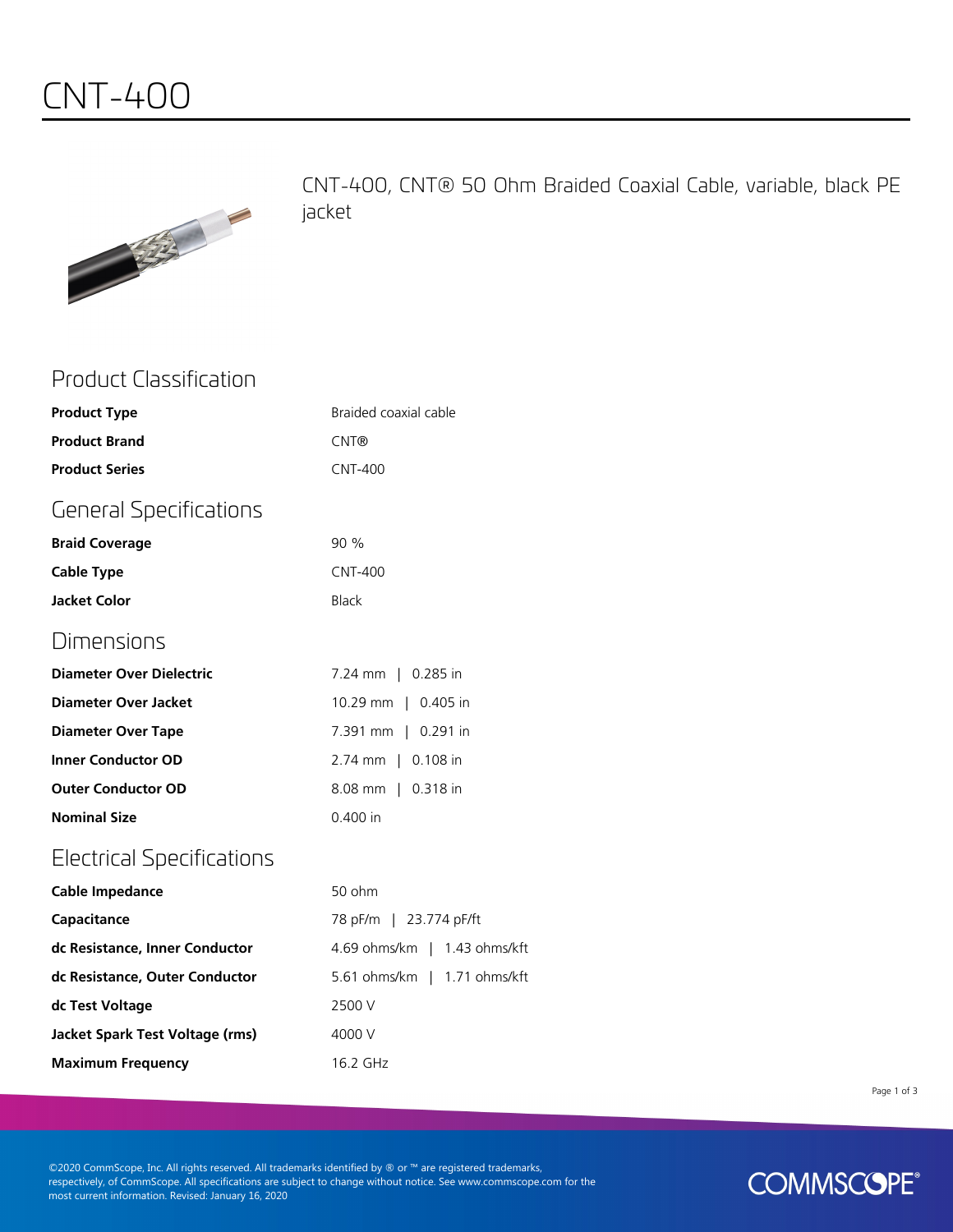# CNT-400

| <b>Operating Frequency Band</b> | $30 - 6000$ MHz |
|---------------------------------|-----------------|
| <b>Peak Power</b>               | 16 kW           |
| <b>Shielding Effectiveness</b>  | 90 dB           |
| Velocity                        | 85 %            |

#### Attenuation

| <b>Frequency (MHz)</b> | Attenuation (dB/100 m) | Attenuation (dB/100 ft) |
|------------------------|------------------------|-------------------------|
| 30.0                   | 2.49                   | 0.76                    |
| 50.0                   | 3.18                   | 0.97                    |
| 150.0                  | 4.92                   | 1.5                     |
| 220.0                  | 6.23                   | 1.9                     |
| 450.0                  | 8.86                   | 2.7                     |
| 900.0                  | 12.8                   | 3.9                     |
| 1500.0                 | 16.7                   | 5.1                     |
| 1800.0                 | 18.4                   | 5.6                     |
| 2000.0                 | 19.4                   | 5.9                     |
| 2400.0                 | 21.65                  | 6.6                     |
| 2500.0                 | 22                     | 6.7                     |
| 3000.0                 | 24.6                   | 7.5                     |
| 4000.0                 | 28.87                  | 8.8                     |
| 4500.0                 | 30.84                  | 9.4                     |
| 5000.0                 | 32.81                  | $10$                    |
| 5200.0                 | 33.46                  | 10.2                    |
| 5500.0                 | 34.78                  | 10.6                    |
| 5800.0                 | 35.76                  | 10.9                    |
| 6000.0                 | 36.42                  | 11.1                    |

## Material Specifications

| <b>Braid Material</b>           | Tinned copper             |
|---------------------------------|---------------------------|
| <b>Dielectric Material</b>      | Foam PE                   |
| Jacket Material                 | Non-halogenated PE        |
| <b>Inner Conductor Material</b> | Copper-clad aluminum wire |
| <b>Shield Tape Material</b>     | Aluminum                  |

## Mechanical Specifications

**Minimum Bend Radius, single Bend** 1 in | 25.4 mm

Page 2 of 3

©2020 CommScope, Inc. All rights reserved. All trademarks identified by ® or ™ are registered trademarks, respectively, of CommScope. All specifications are subject to change without notice. See www.commscope.com for the most current information. Revised: January 16, 2020